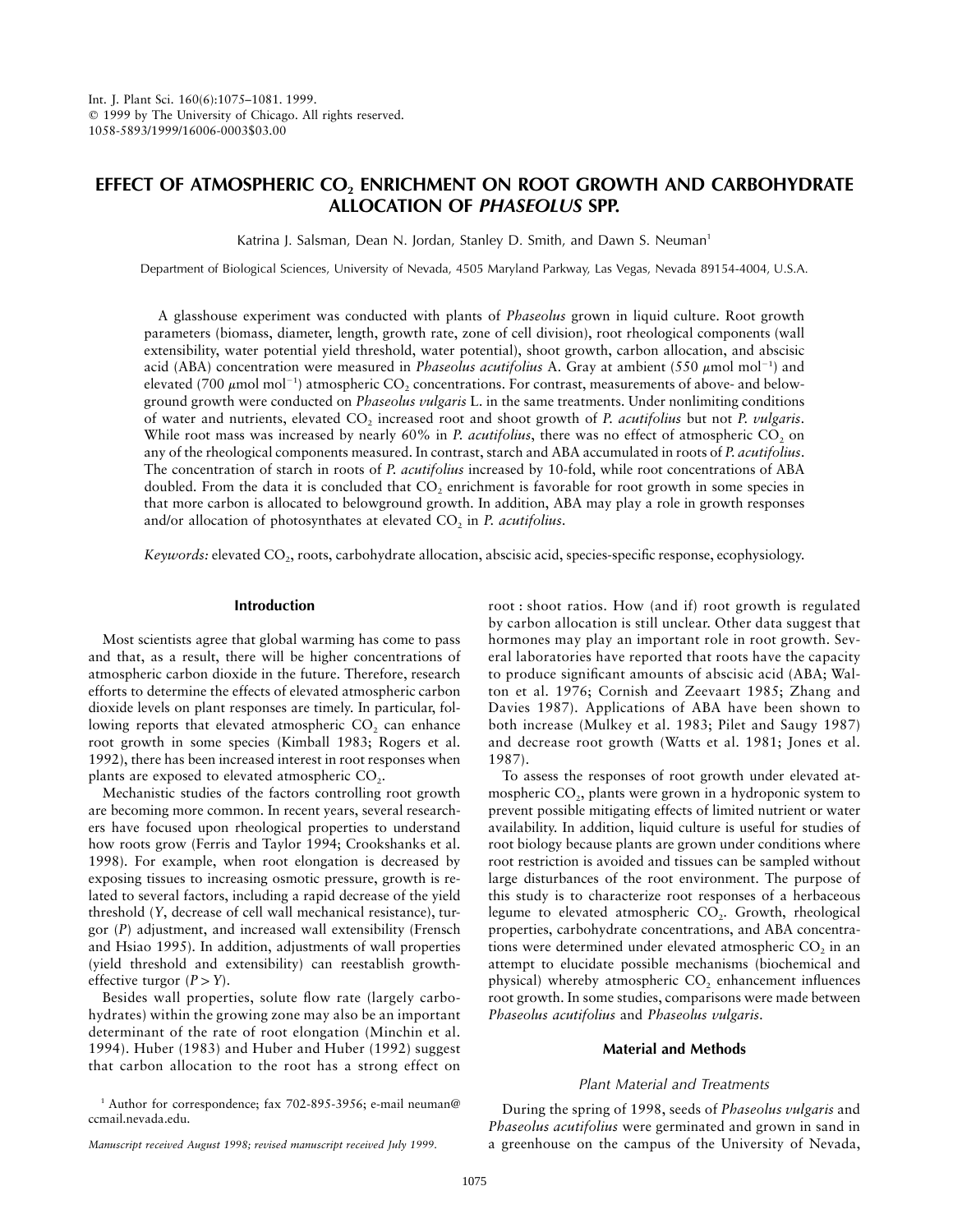Las Vegas, under a natural day/night regime and prevailing Las Vegas temperatures (day,  $33^{\circ} \pm 8^{\circ}$ C; night  $24^{\circ} \pm 6^{\circ}$ C). Greenhouse temperatures were programmed to follow ambient Las Vegas temperatures and ranged from  $18^{\circ}$  to  $41^{\circ}$ C during the experiments. On the sixth day after germination (before the first trifoliate leaf was fully expanded), plants were transferred to aqueous solution culture (hydroponics) in a controlled-environment greenhouse under natural lighting. The mean recorded photosynthetically active radiation (PAR) was 930  $\mu$ mol m<sup>-2</sup> s<sup>-1</sup> (measured by a quantum sensor at plant surfaces, model LI-190SA, Li-COR, Lincoln, Nebr.). Sixty seedlings of each species were distributed randomly into hydroponic bins in one of three atmospheric  $CO<sub>2</sub>$  treatment rooms within the campus greenhouse: ambient  $(385 \pm 41)$  $\mu$ mol mol<sup>-1</sup> CO<sub>2</sub>), 550  $\pm$  33  $\mu$ mol mol<sup>-1</sup>, and 700  $\pm$  22  $\mu$ mol mol<sup>-1</sup>. Entrance to the treatments rooms are carefully restricted; atmospheric  $CO<sub>2</sub>$  concentrations of each treatment room were monitored with an Infrared Gas Analyzer (LI-6262, Li-Cor, Lincoln, Nebr.).  $CO<sub>2</sub>$  was automatically injected into the treatment rooms when necessary to maintain concentrations within  $\pm 30 \mu$  mol mol<sup>-1</sup> of the target concentration. Measurements began after seedlings had been under treatment conditions for 20 d (30 d after germination). In some experiments, only ambient and 700  $\mu$ mol mol<sup>-1</sup> CO<sub>2</sub> concentrations were used.

Plant roots were bathed in aerated circulating 0.1 Hoagland's solution pumped continually between the 19-L hydroponic bin and a 76-L reservoir. Because preliminary experiments indicated that root growth of *Phaseolus* is temperature responsive, hydroponic bins were kept within 1°C of each other to maintain consistent root temperatures. Nutrient solutions were refreshed every 6–7 d. Continuous gentle flushing of the root system with a large volume of nutrient solution maintained adequate growth and prevented problems of apparent nutrient deficiency (e.g., yellowing).

## *Root Growth Measurements*

When plants were 30 d old (with three to four trifoliate leaves), estimates of day and night root growth were made.

Roots were marked 2 cm from the tip with a lumocolor(Parker Pen, New Haven, England) overhead marking pen and then remeasured at 12- and 24-h intervals. In this study, maximum root growth occurred during 12 h. The five longest roots on each plant were used to obtain measurements of whole root extension growth. Length was measured from the basal point of attachment to the tip of the root. Estimates of root diameter were made using a reticule on cross sections located 15 mm from the root tip. The size of the apparent meristematic zone (zone of cell division) was measured with a calibrated eyepiece under  $\times$  40 magnification on roots cleared with chromium trioxide (Pelosi et al. 1995). At the end of the experiment, above- and belowground tissue was dried at 80°C for 48 h for dry mass determinations.

#### *Root Rheological Properties*

At the same time that root growth measurements were made, root rheological properties were studied using an osmotic immersion technique (Cleland 1976). In this method, tissues (roots) are incubated in a series of nonpenetrating osmotic solutions. The percentage change in length relative to solution osmotic pressure should give a linear response where the slope is cell wall extensibility (MPa  $h^{-1}$ ) and the offset (*Y =* 0) is the yield threshold in MPa (Cosgrove 1993*a*). Because our estimates of yield are indirect and based on an osmotically generated water potential, yield will be referred to herein as "water potential yield." While there are some reports of osmotic immersion studies where measurements were taken after 15 min, the results of a preliminary timecourse study indicated that measurements taken at hourly intervals for 6 h were within 5% of measurements taken after 5 min of solution immersion. In this study, excised root sections (0.75 cm;  $n = 10-12$ ) were incubated in a graded series of mannitol solutions at water potentials from  $-0.25$  MPa to  $-1.0$  MPa. Water potentials of the solutions were confirmed using a thermocouple psychrometer (Decagon Devices, Pullman, Wash.). The root length at each osmotic pressure was measured using a computer-controlled digitizer connected to a microscope.

| ю<br>n |  |
|--------|--|
|--------|--|

| Root and Shoot Dry Mass, Root Length, Leaf Number, and Root : Shoot Ratio |                                                   |                          |       |
|---------------------------------------------------------------------------|---------------------------------------------------|--------------------------|-------|
| Species and growth parameter                                              | CO, concentration ( $\mu$ mol mol <sup>-1</sup> ) | Change                   |       |
|                                                                           | Ambient (385)                                     | Elevated (700)           | (%)   |
| Phaseolus vulgaris:                                                       |                                                   |                          |       |
| Root mass $(g)$                                                           | $0.71 \pm 0.06^{\circ}$                           | $0.73 \pm 0.05^{\circ}$  | 3     |
| Shoot mass $(g)$                                                          | $1.49 \pm 0.09^{\circ}$                           | $1.85 \pm 0.15^{\circ}$  | 24    |
| Leaf number                                                               | $8.18 \pm 0.51^{\circ}$                           | $8.57 + 0.70^{\circ}$    | .5    |
| $Root: shoot ratio$                                                       | $0.47 \pm 0.01^{\circ}$                           | $0.39 \pm 0.01^{\rm b}$  | $-17$ |
| Phaseolus acutifolius:                                                    |                                                   |                          |       |
| Root mass $(g)$                                                           | $0.27 \pm 0.01^{\circ}$                           | $0.43 \pm 0.04^b$        | 59    |
| Root length $(cm)$                                                        | $32.00 \pm 1.33^{\circ}$                          | $49.70 + 0.71^{\circ}$   | 55    |
| Shoot mass $(g)$                                                          | $0.32 \pm 0.02^{\circ}$                           | $0.60 \pm 0.05^{\rm b}$  | 88    |
| Leaf number                                                               | $8.20 \pm 0.33^{\circ}$                           | $14.14 \pm 0.40^{\circ}$ | 73    |
| $Root: shoot ratio$                                                       | $0.89 \pm 0.02^{\circ}$                           | $0.71 + 0.02^b$          | $-20$ |

Note. Data are means ( $\pm$ SE) for *Phaseolus vulgaris* ( $n = 12$ ) and *Phaseolus acutifolius* ( $n = 12$ ) 19). Plants were sampled at ca. 50 d in culture. Means with a different letter within a given row indicate statistical differences at  $P < 0.05$ .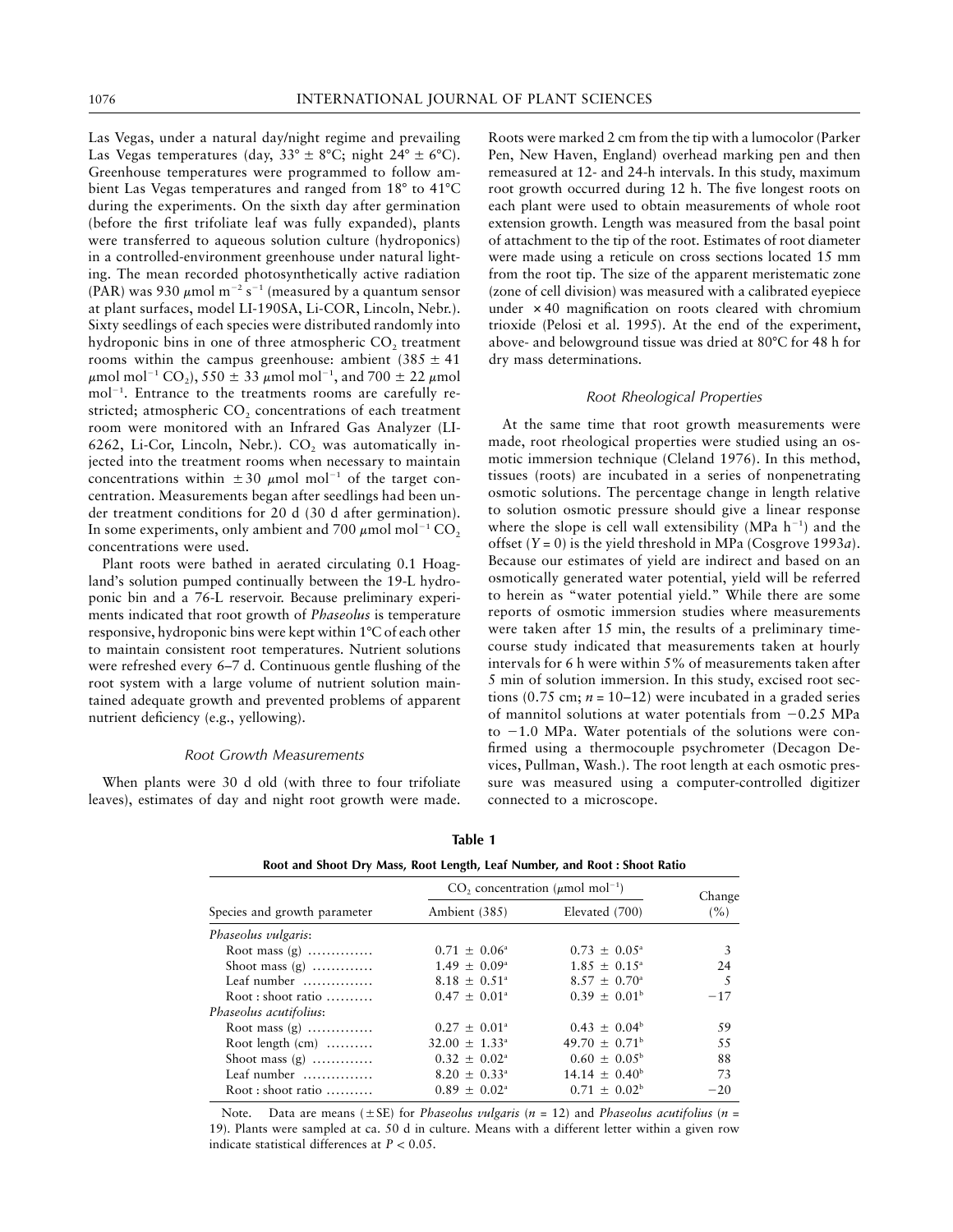

Fig. 1 Root growth rate (mm  $h^{-1}$ ) under ambient (385  $\mu$ mol mol<sup>-1</sup>) and elevated (550  $\mu$ mol mol<sup>-1</sup> and 700  $\mu$ mol mol<sup>-1</sup>) CO<sub>2</sub> at (*A*) night and (*B*) day in *Phaseolus vulgaris* and *Phaseolus acutifolius*. Plants were sampled after ca. 40 d in culture. Data are means for six to 11 roots. Means with a different letter within a species are statistically different at  $P < 0.05$ .

Root water potentials were estimated by thermocouple psychrometry. Roots  $(n = 5-6)$  were placed in sample cups of a dew-point psychrometer (model SC-10 with the NT-3 nanovoltmeter, Decagon Devices, Pullman, Wash.) and allowed to equilibrate for 5 h before measurements were recorded. Solutions of known osmotic potential were used to calibrate each set of measurements. All incubations and measurements were conducted at room temperature.

# *Measurements of Plant Components*

When plants were 40 d old, roots, stems, and leaves were assayed for starch and six-carbon sugars (hexoses) to study carbohydrate allocation. All tissues were collected at the same time of day (11:00 AM) to minimize the confounding effects of diurnal starch cycling. Main stems were carefully partitioned into upper xylem, upper phloem, lower xylem, and lower phloem components by separating tissues at the cambium. For this particular species, the phloem and outer layers

readily separate at the cambium. Leaves were categorized as source or sink leaves. To identify the developmental stage of individual leaves, the fourth trifoliate leaf was marked as "0." From leaf 0, new leaves were considered sink leaves, whereas older leaves were considered source leaves. Using this method, the source leaves were  $-2$  and  $-3$  and the sink leaves were 3 and 4.

Starch was assayed after the method of Kerr et al. (1984). Briefly, 25 mg of tissue were extracted in 80% ethanol. Samples were shaken for 30 min, centrifuged, and the supernatant removed and saved for quantification of six-carbon sugars. The pellet was washed in  $80\%$  ethanol at  $85^{\circ}$ C until the supernatant was clear. Tissue samples were dried, resuspended, and



**Fig. 2** Estimates of the (*A*) root diameter (mm) and (*B*) length of the zone of cell division (mm) for *Phaseolus vulgaris* and *Phaseolus acutifolius* under ambient (385  $\mu$ mol mol<sup>-1</sup>) and elevated (550  $\mu$ mol mol<sup>-1</sup> and 700  $\mu$ mol mol<sup>-1</sup>) CO<sub>2</sub>. Plants were sampled after ca. 40 d in culture. Data are not presented for root diameter of *P. acutifolius* under 550  $\mu$ mol mol<sup>-1</sup>. Data are means for 12–15  $\pm$  SE. Means with a different letter within a species indicate statistical differences at  $P <$ 0.05.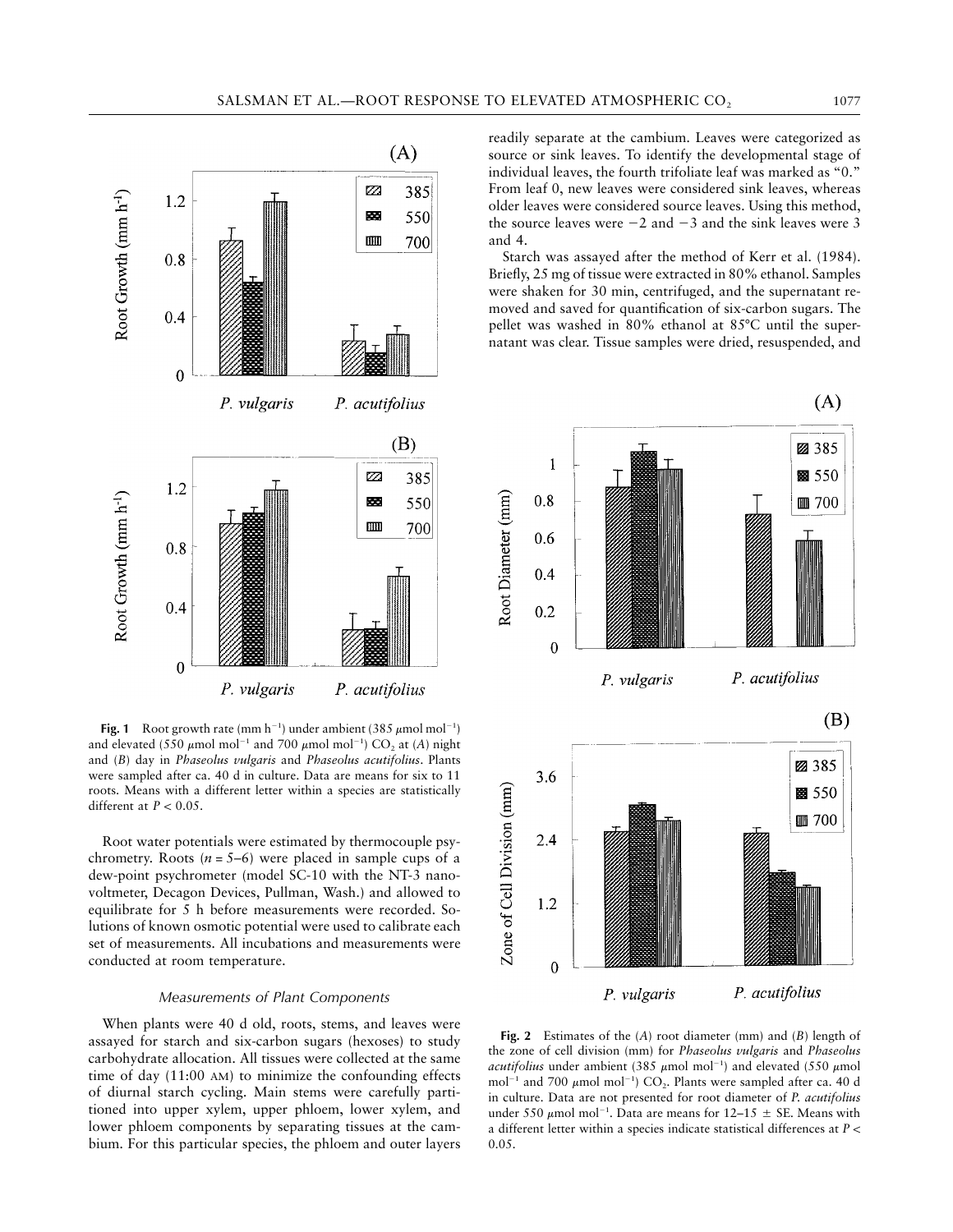

**Fig. 3** Relationship between osmotic potential and length change of *Phaseolus acutifolius* roots. The root length at each osmotic pressure was estimated using a computer-controlled digitizer connected to a microscope. Plants were sampled after ca. 40 d in culture. Each point represents the mean  $(\pm SE)$  of 10–12 measurements.

boiled in 1 mL of 0.2 M KOH. Polysaccharides were broken down with amyloglucosidase (Sigma Chemical, St. Louis) at 307C overnight. Glucose was detected enzymatically (Sigma Chemical, Glucose Kit 510-A) and spectrophotometrically quantified at 340 nm. The supernatant from the above tissue extraction procedure was assayed for hexoses, using the anthrone reaction (Hansen and Moller 1975).

For ABA, root tissue was weighed, lyophilized, ground, and extracted with 5 mL of cold 80% methanol/BHT (butylated hydroxytoluene) extraction buffer, shaken for 2 h and centrifuged for 10 min. ABA concentrations were estimated by immunoassay after partial purification as previously described (Smit et al. 1990). To check losses by isotope recovery, [3H]-  $(\pm)$ -ABA (Amersham, Uppsala) was added to all samples. Cross reactivities of the antisera for ABA were previously reported (Smit et al. 1990).

#### *Statistics*

All data were analyzed using one-way ANOVA in JMP IN (SAS Institute 1996). All the experiments reported here were repeated one or more times with similar results. Results are pooled from several experiments and considered statistically significant at  $P < 0.05$ .

# **Results**

Under our experimental conditions, *Phaseolus vulgaris* was generally nonresponsive to elevated atmospheric  $CO_2$ , whereas *Phaseolus acutifolius* responded to elevated CO<sub>2</sub> with increased shoot and root dry mass and leaf number (table 1). The only CO<sub>2</sub>-responsive growth component for *P. vulgaris* was the rate of root growth during the day (fig. 1), which resulted in a reduced root : shoot ratio (table 1). When *P. vulgaris* was grown under elevated atmospheric CO<sub>2</sub>, the rate of root growth increased during the night, whereas in *P. acutifolius, elevated CO<sub>2</sub>* enhanced root growth during the day (fig. 1). While visual observation of *P. vulgaris* roots suggested an increase in length, quantitative measurement was impossible as a result of the degree of entanglement between the root systems of the plants. Root length for *P. acutifolius* was significantly greater under elevated  $CO<sub>2</sub>$  (table 1). In addition, root diameter was decreased by ca. 25% under elevated CO<sub>2</sub> for this species; root diameter of *P. vulgaris* was nonresponsive to  $CO$ , (fig. 2). A similar response was found for estimates of the zone of cell division. The zone of cell division was 87% shorter in *P. acutifolius* grown under elevated  $CO<sub>2</sub>$ , but there was no response in *P. vulgaris* (fig. 2).

Rheological and metabolic experiments were performed on *P. acutifolius*. Kinetics shown in figure 3 indicate nonlinear responses to increasing osmotic pressure. The results indicated no effect of elevated atmospheric CO<sub>2</sub> on any root rheological properties or water relations components tested including extensibility, water potential yield, and root water potential (table 2).

Elevated CO2 affected metabolic responses of *P. acutifolius*. Allocation of carbon to roots was greater under increased atmospheric  $CO_2$  concentration (table 3). At 700  $\mu$ mol mol<sup>-1</sup>  $CO<sub>2</sub>$ , starch concentrations in roots increased approximately 10-fold over that of tissues grown under ambient  $CO<sub>2</sub>$ . Elevated  $CO<sub>2</sub>$  also resulted in a significant increase in starch concentrations in aboveground tissues of *P. acutifolius*. At 700  $\mu$ mol mol<sup>-1</sup> CO<sub>2</sub>, the concentration of starch approximately doubled in leaves and in lower xylem tissues, and concentrations tripled in stem phloem (table 3). While there was no effect of increased atmospheric  $CO<sub>2</sub>$  on the concentrations of six-carbon sugars in roots or stems, six-carbon sugars significantly increased in leaves of *P. acutifolius*. Under exposure of 700  $\mu$ mol mol<sup>-1</sup> CO<sub>2</sub>, six-carbon sugars in sink leaves increased twofold, and source leaves increased 1.5-fold (table 3). Root ABA was higher under increasing concentrations of

| Table 2 |  |  |
|---------|--|--|
|         |  |  |

**Summary of the Effects of Elevated CO2 on Root Rheological Properties and Water Relations Components of** *Phaseolus acutifolius*

|                                   |                  | CO <sub>2</sub> concentration ( $\mu$ mol mol <sup>-1</sup> ) |                  |
|-----------------------------------|------------------|---------------------------------------------------------------|------------------|
| Measurement                       | Ambient (385)    | Moderate (550)                                                | Elevated (700)   |
| Extensibility $(MPa^{-1} h^{-1})$ | $0.07 \pm 0.01$  | $0.11 \pm 0.01$                                               | $0.11 \pm 0.02$  |
| Water potential yield (MPa)       | $-0.41 \pm 0.15$ | $-0.49 + 0.05$                                                | $-0.39 + 0.09$   |
| Root water potential (MPa)        | $-0.61 \pm 0.07$ | $-0.57 + 0.05$                                                | $-0.64 \pm 0.09$ |

Note. Plants were sampled after ca. 40 d in culture. Data are means for five to six plants ( $\pm$ SE). No statistically significant differences were indicated at  $P < 0.05$ .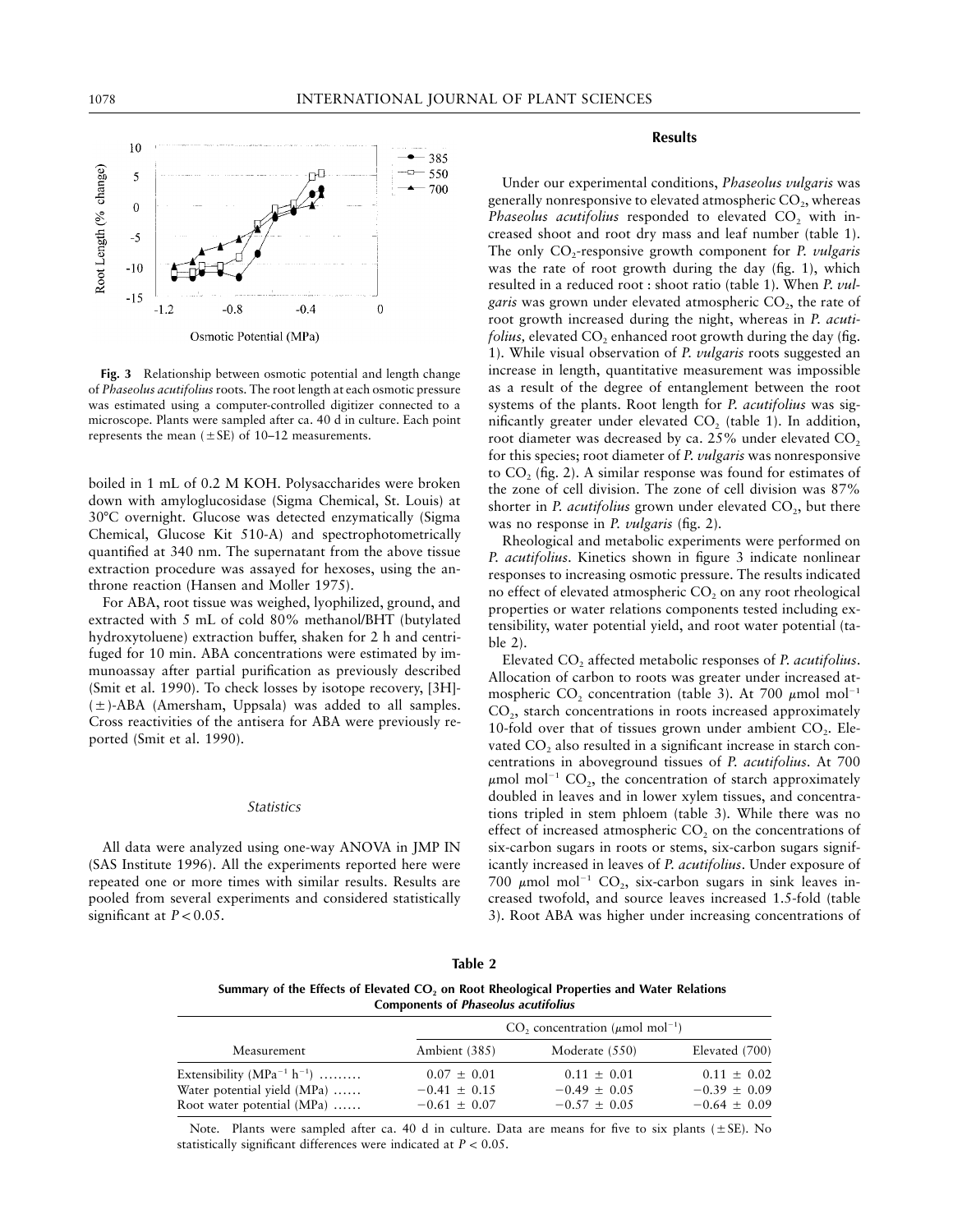| п<br>71 | m |  |  |
|---------|---|--|--|
|---------|---|--|--|

| Starch:<br>Leaf:                          | Ambient (385)              | Moderate (550)             | Elevated (700)             |
|-------------------------------------------|----------------------------|----------------------------|----------------------------|
|                                           |                            |                            |                            |
|                                           |                            |                            |                            |
|                                           |                            |                            |                            |
| Sink (mg cm <sup>-2</sup> )               | $0.5 \pm 0.1^{\text{A}}$   | $0.5 \pm 0.6^{\rm A}$      | $1.2 \pm 0.1^{\rm B}$      |
| Source $(mg cm^{-2})$                     | $3.5 \pm 1.4^{\text{A}}$   | $3.6 \pm 0.9^{\rm A}$      | $10.7 \pm 3.2^{\rm B}$     |
| Stem:                                     |                            |                            |                            |
| Xylem:                                    |                            |                            |                            |
|                                           | $3.3 \pm 0.6^{\rm A}$      | $2.8 \pm 3.8$ <sup>A</sup> | $3.1 \pm 1.4^{\text{A}}$   |
| $Lower^a$                                 | $15.0 \pm 1.5^{\text{A}}$  | $13.9 \pm 6.2^{\text{A}}$  | $30.0 \pm 0.7^{\rm B}$     |
| Phloem:                                   |                            |                            |                            |
|                                           | $1.4 \pm 0.1^{\text{A}}$   | $3.6 \pm 0.9^{\rm B}$      | 4.2 $\pm$ 0.6 <sup>B</sup> |
|                                           | 4.2 $\pm$ 1.1 <sup>A</sup> | $12.3 \pm 1.9^{\rm B}$     | $11.3 \pm 1.3^{\text{B}}$  |
| Root <sup>4</sup>                         | $1.2 \pm 0.1^{\text{A}}$   | $5.9 \pm 0.9^{\rm B}$      | $12.0 \pm 0.2^{\circ}$     |
| Six-carbon sugars:                        |                            |                            |                            |
| Leaf:                                     |                            |                            |                            |
| Sink $(x 10^{-3}$ mg cm <sup>-2</sup> )   | $5.2 \pm 0.1^{\text{A}}$   | $12.0 \pm 2.9^{\circ}$     | $10.0 \pm 1.8^{\circ}$     |
| Source $(x 10^{-3}$ mg cm <sup>-2</sup> ) | 6.1 $\pm$ 0.2 <sup>A</sup> | $7.9 + 0.9^{\text{A}}$     | 9.4 $\pm$ 0.1 <sup>B</sup> |
| Stem:                                     |                            |                            |                            |
| Xylem:                                    |                            |                            |                            |
| $Upper^a$                                 | $4.9 \pm 1.6^{\rm A}$      | 4.2 $\pm$ 0.9 <sup>A</sup> | $3.7 \pm 1.3^{\rm A}$      |
| $Lowera$                                  | $1.6 \pm 0.1^{\text{A}}$   | $1.4 \pm 0.3^{\rm A}$      | $1.5 \pm 0.1^{\text{A}}$   |
| Phloem:                                   |                            |                            |                            |
| $Upper^a$                                 | $6.0 \pm 0.9^{\rm A}$      | $5.8 \pm 0.6^{\rm A}$      | $5.1 \pm 0.2^{\rm A}$      |
|                                           | $4.0 \pm 0.2^{\rm A}$      | $3.9 \pm 0.9^{\rm A}$      | $4.0 \pm 0.2^{\text{A}}$   |
| Root <sup>a</sup>                         | $1.1 \pm 0.1^{\text{A}}$   | $1.2 \pm 0.8^{\text{A}}$   | $0.9 \pm 0.1^{\text{A}}$   |

**Summary of the Effects of Elevated CO2 on Starch and Sugar Concentrations of** *Phaseolus acutifolius*

Note. To identify individual leaves, the fourth trifoliate leaf was marked as "0" at the beginning of the experiment. From the "0" leaf, new leaves were considered sink leaves, whereas older leaves were considered source leaves. Using this method, the source leaves were  $-2$  and  $-3$  and the sink leaves were 3 and 4. Data are means for five to six plants ( $\pm$  SE). Means with a different capital letter within a given row indicate statistical significance at  $P < 0.05$ .

 $^{\circ}$  Units are mg g<sup>-1</sup> dwt.

atmospheric CO<sub>2</sub> (fig. 4). At 700  $\mu$ mol mol<sup>-1</sup> CO<sub>2</sub>, ABA concentrations in roots were increased by ca. 40% over that of roots grown under ambient CO<sub>2</sub>.

#### **Discussion**

The occurrence of a root response to elevated atmospheric  $CO<sub>2</sub>$  was investigated in a hydroponic system. In this study,  $CO<sub>2</sub>$  enrichment of the atmospheric environment significantly altered the growth of roots and shoots of *Phaseolus acutifolius* but not *Phaseolus vulgaris*. The fact that species of the same genus respond differently to  $CO<sub>2</sub>$  has been reported before (Bazzaz 1990). In this study, the hydroponic system allowed an investigation of increased atmospheric CO<sub>2</sub> without the mitigating influences of limited belowground space (Mc-Connaughay et al. 1993), nutrient deficiency (Wong and Osmond 1991), and water deficit (Conroy et al. 1986; Bazzaz 1990) that often occur in pot studies. In contrast to several reports of increased allocation of biomass into roots of plants grown under elevated  $CO<sub>2</sub>$  (Rogers et al. 1994), including legumes (Mjwara et al. 1996), our results revealed decreased allocation of dry matter to roots of *Phaseolus* (table 1). Radoglou and Jarvis (1992), also using *P. vulgaris*, found similar results. While the great variation in plant response to elevated  $CO<sub>2</sub>$  is still not well understood, it has been suggested that

biomass allocation is responsive to nutrient status (Petterson and McDonald 1992). Because our experiments were conducted under conditions of nonlimiting nutrient availability, this may explain the reduced root : shoot ratios reported here, as well as other reports where elevated atmospheric  $CO<sub>2</sub>$  had little effect on dry matter allocation between roots and shoots (Bowler and Press 1993; Baxter et al. 1994). Taken together, this suggests that allocation may be a poor standard for measuring plant response to elevated atmospheric  $CO<sub>2</sub>$  because of the sensitivity of resource allocation to factors other than  $CO<sub>2</sub>$ concentration.

While we observed no increase of root : shoot ratio, there was a significant effect of elevated atmospheric  $CO<sub>2</sub>$  on overall root length, with length increasing by ca. 55% in *P. acutifolius* (table 1). Ferris and Taylor (1993) and Petterson and Mc-Donald (1992) have reported similar effects on root length in several downland herbs and in *Betula*. While wall properties may play a role in the control of elongation, we did not find any significant effect of elevated CO<sub>2</sub> on root rheological properties (water potential yield and extensibility) or root water potential. In contrast, Ferris and Taylor (1994) reported that elevated atmospheric  $CO<sub>2</sub>$  changed wall properties of plants, in particular, cell wall extensibility. This discrepancy may be a result of differences in experimental approach. Here, an osmotic immersion technique was used to generate the rheolog-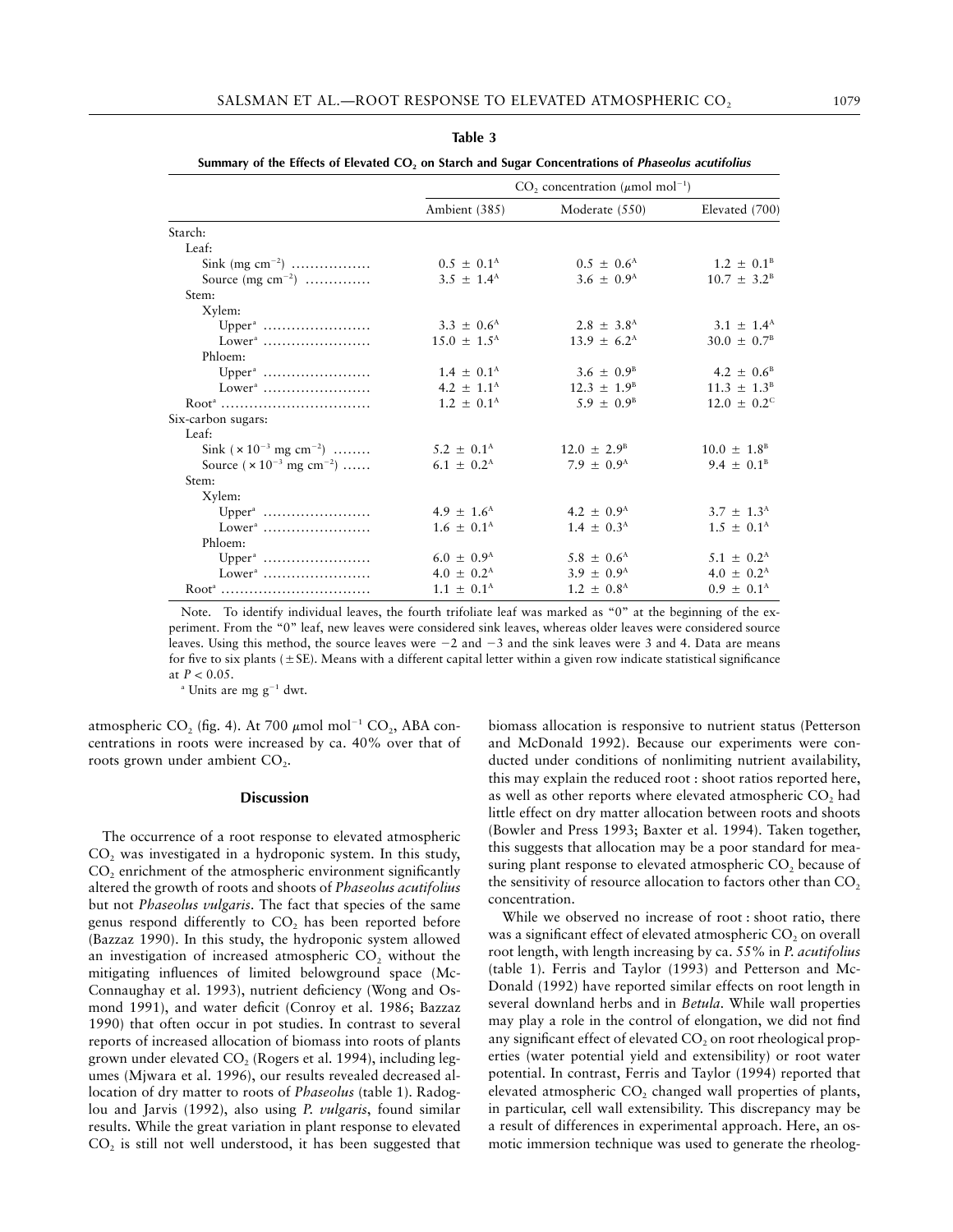

Fig. 4 Root abscisic acid concentrations (nmol g dwt<sup>-1</sup>) in *Phas*eolus acutifolius under ambient (385  $\mu$ mol mol<sup>-1</sup>) and elevated (550  $\mu$ mol mol<sup>-1</sup> and 700  $\mu$ mol mol<sup>-1</sup>) CO<sub>2</sub>. Plants were sampled after ca. 50 d in culture. Data are means for five to six plants  $\pm$  SE.

ical data. While this technique has been shown to provide an easy way to study threshold and extensibility components of growth (Pritchard et al. 1990), we cannot discount the possibility that it is not sensitive enough to detect small changes in these components or that it is too indirect. Cosgrove (1993*b*) discussed this technique in detail and indicated that in an ideal situation, tissue size should decrease linearly as external osmotic pressure increases. However, Cosgrove (1993*b*) also pointed out that there are many instances of nonlinearity in growth curves in response to external osmotica, where some curves become flatter and others become steeper as osmotic pressure is increased, making determinations of extensibility and yield difficult with this technique. Interestingly, although our curves had nonlinear and small linear portions, we found that roots of plants grown under elevated  $CO<sub>2</sub>$  appeared to enter the linear portion of the curve at a higher osmotic pressure than plants grown under ambient concentrations of  $CO<sub>2</sub>$ (see fig. 3). This finding would suggest that elevated  $CO<sub>2</sub>$  altered root responsiveness to external osmotica. The significance (if any) of this observation remains unclear. Clearly, much more research is needed to confirm this observation and to understand any biological significance. Finally, as Cosgrove (1993*b*) has cautioned, turgor and water potential may not change in tandem in osmotic immersion studies. If this is true, then rheological data should not be collected without direct measurements of turgor using a micropressure probe.

In addition to a root-lengthening response, specific physiological areas of the root appeared to be differentially responsive to elevated  $CO<sub>2</sub>$ . For example, in this study, the size of the area containing the active root meristem was found to be  $CO<sub>2</sub>$ -dose responsive. While the significance of a change in meristem size is unclear, Cuadrado et al. (1987) reported that meristem size was inversely correlated to the size of cortical cells in some species and, therefore, may act as a determinant of final root size or length. Though little is known of the specific signals that direct meristem development, ABA has been implicated as a possible regulator of several plant developmental processes (Zeevaart and Creelman 1988). Like many other environmental parameters, elevated atmospheric  $CO<sub>2</sub>$  influences ABA metabolism (Brearley et al. 1997; Leymarie et al. 1998). In this study, increasing CO<sub>2</sub> resulted in greater ABA concentrations in roots (fig. 4). While the role of any CO<sub>2</sub>-induced ABA is unclear, several roles for ABA in roots have been suggested in the literature that may apply to this case. On one hand, for example, in some species, ABA is known to increase root volume flow (Karmoker and Van Steveninck 1979) and permeability to water (Glinka 1973, 1980; Collins and Kerrigan 1974). On the other hand, there are also reports where applications of ABA result in decreased volume flow (Markhart et al. 1979). Alternatively, ABA may have a role in the control of growth and development of roots (Yamaguchi and Street 1977; Trewavas and Jones 1991). Watts et al. (1981) found that exogenous applications of ABA increased the extension growth of corn roots. Interestingly, Robertson et al. (1990) reported that applications of ABA decreased the size of the zone of cell division, a finding that would be consistent with a role for ABA in regulating the size of the zone of cell division under elevated  $CO<sub>2</sub>$ .

Finally, the importance of ABA in this system may be related to assimilate mobilization between roots and shoots. Karmoker and Van Steveninck (1979), using *P. vulgaris*, found that applications of ABA induced a redistribution of assimilates from hypocotyls to roots. In this study,  $CO<sub>2</sub>$  enrichment of the aerial environment increased starch allocation to the roots of *P. acutifolius* compared to the same plants grown under ambient conditions. Clearly, any firm conclusion about the significance of this finding requires much more information on the distribution and compartmentalization of carbon compounds within the root. Because starch concentration in roots increased with exposure to elevated atmospheric  $CO<sub>2</sub>$ , it is possible that CO<sub>2</sub> stimulates starch synthesis or decreases utilization (table 3). Our results would suggest that under elevated  $CO<sub>2</sub>$ , roots are more competitive sinks for assimilates than are young leaves. We cannot dismiss the possibility, however, that roots cultured in hydroponic media may store photoassimilates differently than roots grown in soil. Huber (1983) found that root : shoot ratio is inversely related to starch accumulation in leaves and, therefore, carbohydrate flow may have some role in maintaining root size in *Phaseolus*.

# **Literature Cited**

Baxter R, TW Ashenden, TH Sparks, JF Farrar 1994 Effects of elevated  $CO<sub>2</sub>$  on three montane grass species. 1. Growth and dry matter partitioning. J Exp Bot 45:305–315.

Bazzaz FA 1990 The response of natural ecosystems to the rising global CO<sub>2</sub> levels. Annu Rev Ecol Syst 21:167-196.

Bowler JM, MC Press 1993 Growth responses of two contrasting